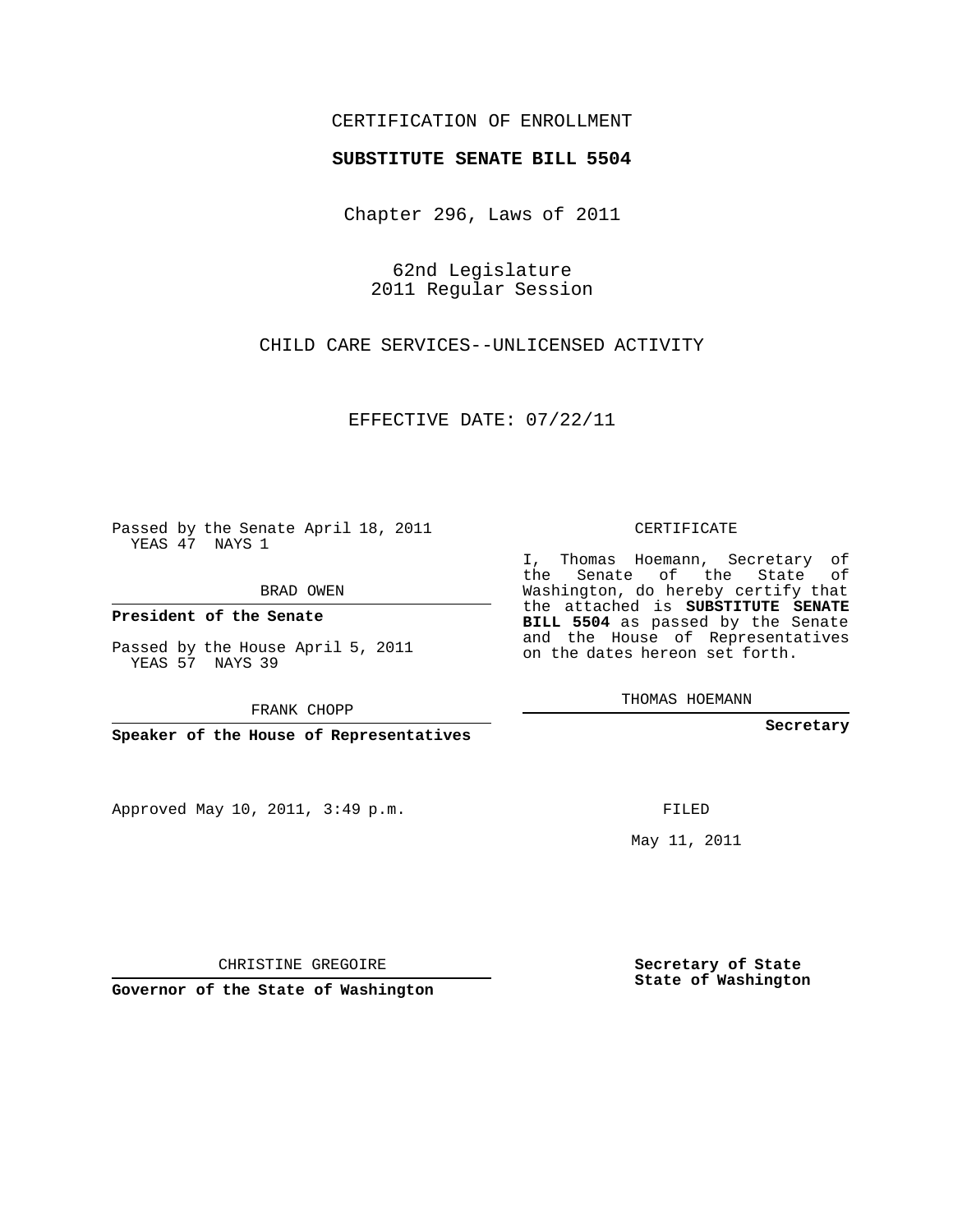## **SUBSTITUTE SENATE BILL 5504** \_\_\_\_\_\_\_\_\_\_\_\_\_\_\_\_\_\_\_\_\_\_\_\_\_\_\_\_\_\_\_\_\_\_\_\_\_\_\_\_\_\_\_\_\_

\_\_\_\_\_\_\_\_\_\_\_\_\_\_\_\_\_\_\_\_\_\_\_\_\_\_\_\_\_\_\_\_\_\_\_\_\_\_\_\_\_\_\_\_\_

AS AMENDED BY THE HOUSE

Passed Legislature - 2011 Regular Session

**State of Washington 62nd Legislature 2011 Regular Session**

**By** Senate Human Services & Corrections (originally sponsored by Senators Eide, Kohl-Welles, and Keiser)

READ FIRST TIME 02/21/11.

 AN ACT Relating to unlicensed child care; amending RCW 43.215.300 and 43.215.370; adding a new section to chapter 43.215 RCW; creating a new section; and prescribing penalties.

BE IT ENACTED BY THE LEGISLATURE OF THE STATE OF WASHINGTON:

 **Sec. 1.** RCW 43.215.300 and 2007 c 17 s 2 are each amended to read as follows:

 (1) An agency may be denied a license, or any license issued pursuant to this chapter may be suspended, revoked, modified, or not renewed by the director upon proof (a) that the agency has failed or refused to comply with the provisions of this chapter or the requirements adopted pursuant to this chapter; or (b) that the conditions required for the issuance of a license under this chapter have ceased to exist with respect to such licenses. RCW 43.215.305 governs notice of a license denial, revocation, suspension, or modification and provides the right to an adjudicative proceeding.

 (2) In any adjudicative proceeding regarding the denial, modification, suspension, or revocation of any license under this chapter, the department's decision shall be upheld if it is supported by a preponderance of the evidence.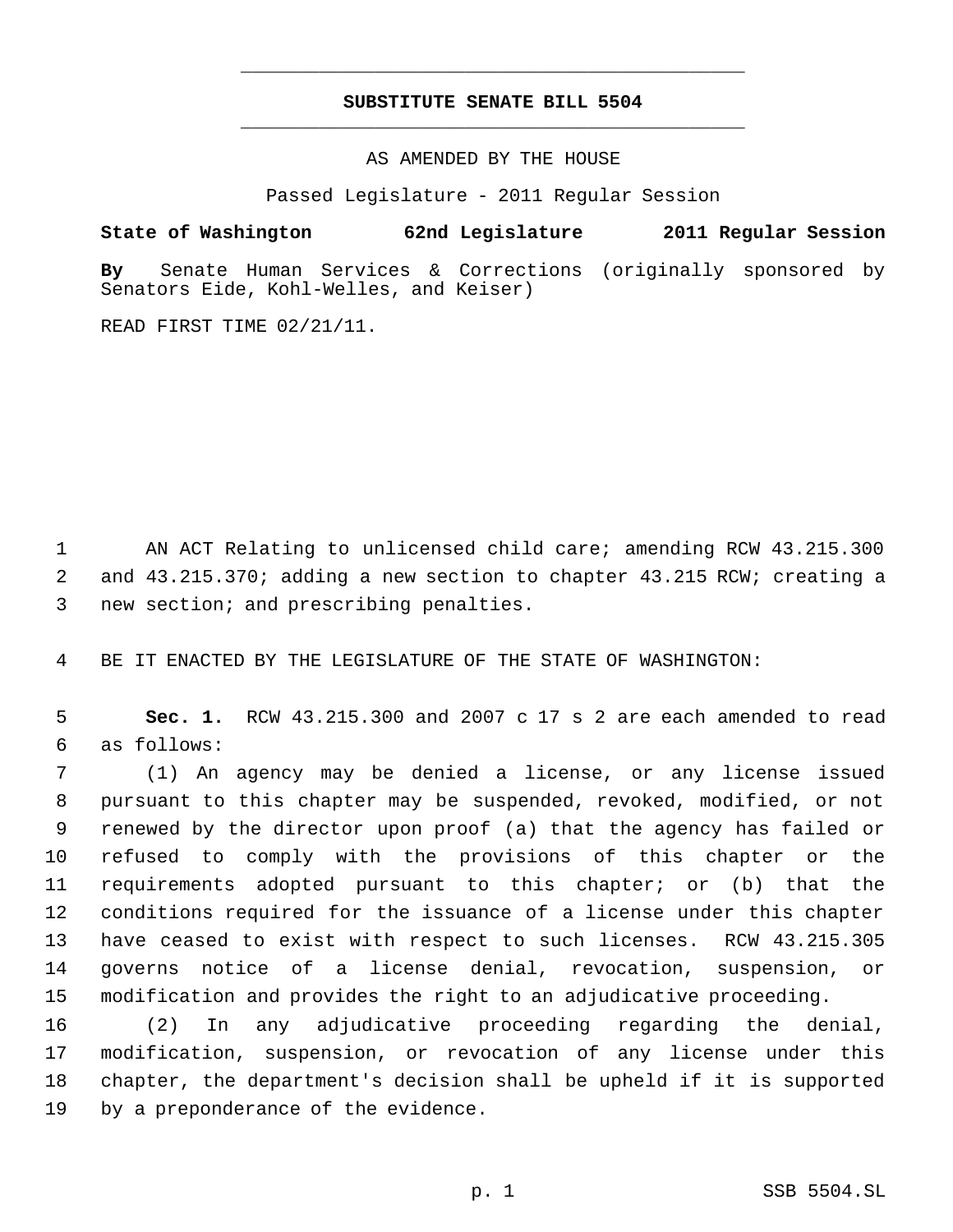(3)(a) The department may assess civil monetary penalties upon proof that an agency has failed or refused to comply with the rules adopted under this chapter or that an agency subject to licensing under this chapter is operating without a license except that civil monetary penalties shall not be levied against a licensed foster home.

 (b) Monetary penalties levied against unlicensed agencies that submit an application for licensure within thirty days of notification and subsequently become licensed will be forgiven. These penalties may be assessed in addition to or in lieu of other disciplinary actions. Civil monetary penalties, if imposed, may be assessed and collected, with interest, for each day an agency is or was out of compliance.

12 (c) Civil monetary penalties shall not exceed ((seventy-five)) one 13 hundred fifty dollars per violation for a family day care home and two hundred fifty dollars per violation for child day care centers. Each day upon which the same or substantially similar action occurs is a separate violation subject to the assessment of a separate penalty.

17 (d) The department shall provide a notification period before a monetary penalty is effective and may forgive the penalty levied if the agency comes into compliance during this period.

20 (e) The department may suspend, revoke, or not renew a license for failure to pay a civil monetary penalty it has assessed pursuant to this chapter within ten days after such assessment becomes final. RCW 43.215.307 governs notice of a civil monetary penalty and provides the right to an adjudicative proceeding. The preponderance of evidence standard shall apply in adjudicative proceedings related to assessment of civil monetary penalties.

 (4)(a) In addition to or in lieu of an enforcement action being taken, the department may place a child day care center or family day care provider on nonreferral status if the center or provider has failed or refused to comply with this chapter or rules adopted under this chapter or an enforcement action has been taken. The nonreferral status may continue until the department determines that: (i) No enforcement action is appropriate; or (ii) a corrective action plan has been successfully concluded.

 (b) Whenever a child day care center or family day care provider is placed on nonreferral status, the department shall provide written notification to the child day care center or family day care provider.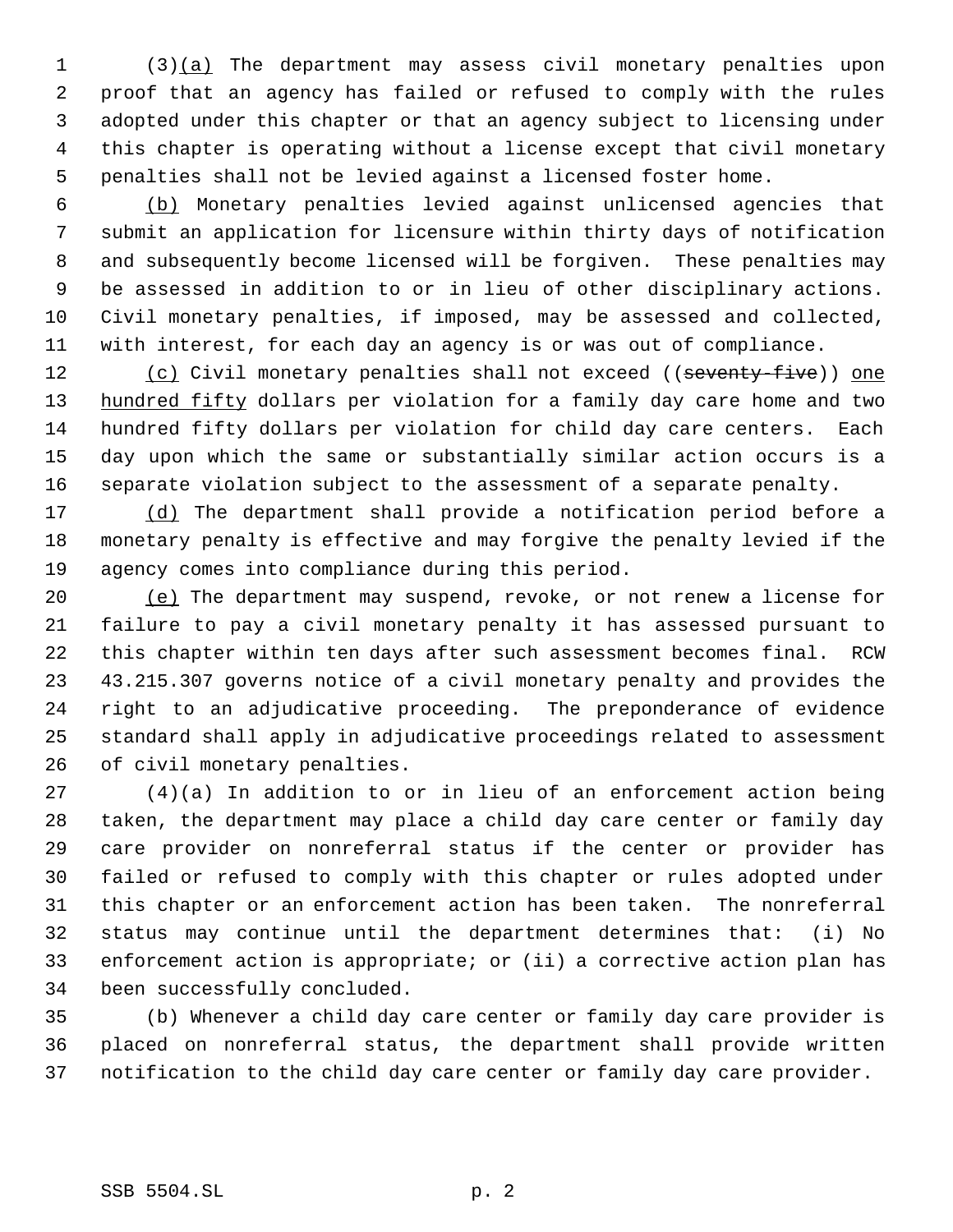(5) The department shall notify appropriate public and private child care resource and referral agencies of the department's decision to: (a) Take an enforcement action against a child day care center or family day care provider; or (b) place or remove a child day care center or family day care provider on nonreferral status.

 **Sec. 2.** RCW 43.215.370 and 2007 c 415 s 9 are each amended to read as follows:

 For the purposes of reporting actions taken against agency licensees, upon the development of an early learning information system, the following actions shall be posted to the department's web site accessible by the public: Suspension, surrender, revocation, 12 denial, stayed suspension, or reinstatement of a license. The department shall also post on the web site those agencies subject to 14 licensing that have not initiated the licensing process within thirty

days of the department's notification as required in RCW 43.215.300.

 NEW SECTION. **Sec. 3.** A new section is added to chapter 43.215 RCW to read as follows:

 When the department suspects that an agency is providing child care services without a license, it shall send notice to that agency within ten days. The notice shall include, but not be limited to, the following information:

(1) That a license is required and the reasons why;

 (2) That the agency is suspected of providing child care without a license;

 (3) That the agency must immediately stop providing child care 26 until the agency becomes licensed;

 (4) That the department can issue a penalty of one hundred fifty dollars per day for each day a family day care home provided care without being licensed and two hundred fifty dollars for each day a child day care center provided care without being licensed;

 (5) That if the agency does not initiate the licensing process within thirty days of the date of the notice, the department will post on its web site that the agency is providing child care without a license.